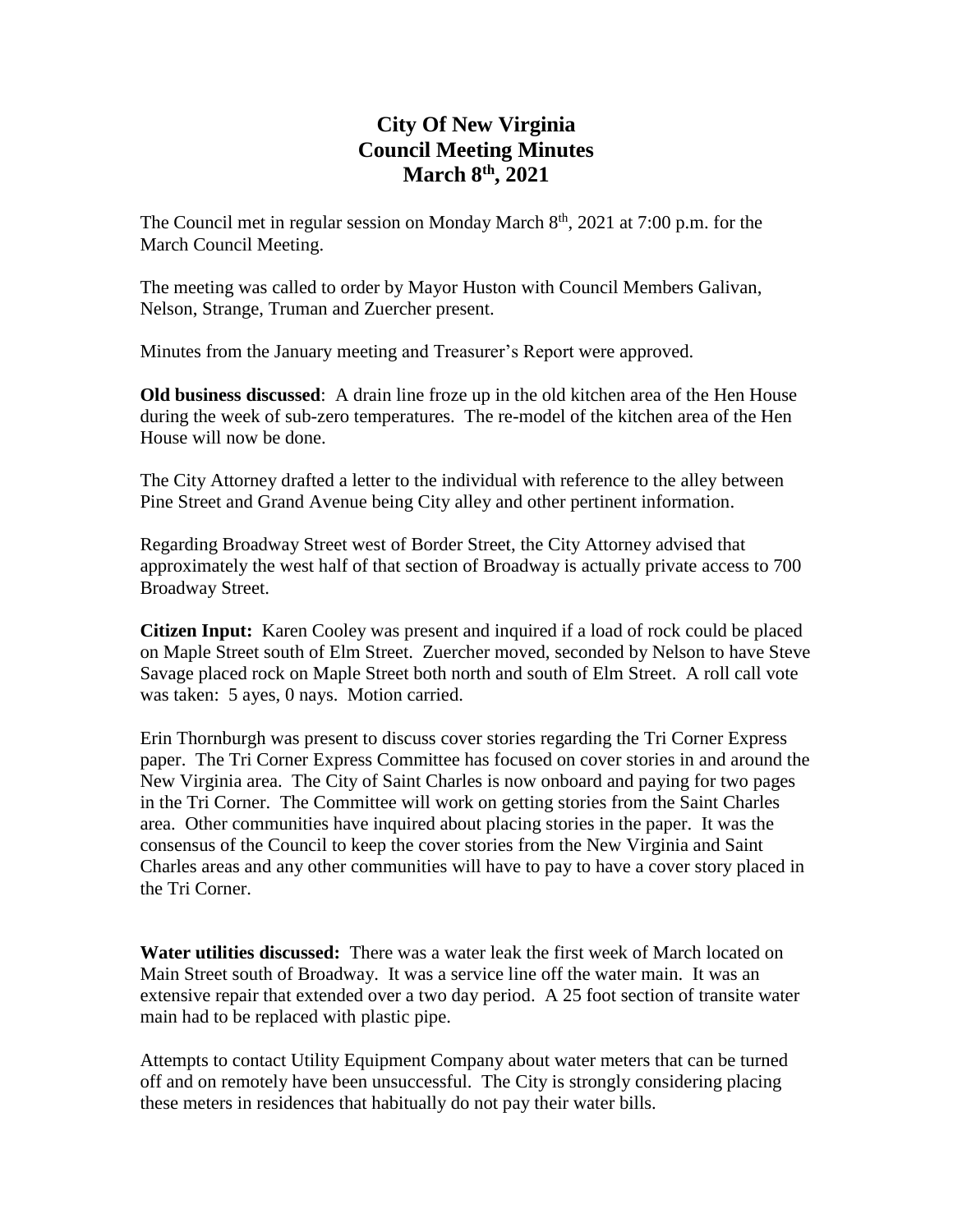**Law Enforcement –** The report summary from the Sheriff's Office for the month of February was reviewed. Deputies received or initiated 14 calls for service during the month. Officers spent in excess of 46 hours in the City for the month. There were no citations and/or warnings written for traffic violations that occurred within the City of New Virginia proper.

Zuercher moved, seconded by Galivan to pass and approve Resolution  $\text{\#2021-06}-A$ RESOLUTION ADOPTING AND APPROVING TAX COMPLIANCE PROCEDURES RELATING TO TAX-EXEMPT BONDS. A roll call vote was taken: 5 ayes, 0 nays. Motion carried.

A public hearing was held regarding approving and adopting the proposed 2021-22 New Virginia City Budget. With no citizens present to approve or disapprove and no written or email responses regarding said proposed city budget, Nelson moved, seconded by Strange to close the public hearing. A roll call vote was taken: 5 ayes, 0 nays. Motion carried.

Nelson moved, seconded by Strange to approve and adopt the 2021-22 proposed New Virginia City Budget. A roll call vote was taken: 5 ayes, 0 nays. Motion carried.

A public hearing was held regarding passing and approving Resolution #2021-07 – A RESOLUTION APPROVING AND ADOPTING THE 2021-22 NEW VIRGINIA CITY BUDGET. With no citizens present to approve or disapprove and no written or email responses regarding said proposed city budget, Galivan moved, seconded by Zuercher to close the public hearing. A roll call vote was taken: 5 ayes, 0 nays. Motion carried.

Strange moved, seconded by Truman to pass and approve Resolution #2021-07 – A RESOLUTION APPROVING AND ADOPTING THE 2021-22 NEW VIRGINIA CITY BUDGET. A roll call vote was taken: 5 ayes, 0 nays. Motion carried.

**Fire Department Business:** The 2020 Annual Emergency Medical Services (EMS) Report was reviewed. In summary, the Fire Department responded to a total of 100 EMS calls. Of those calls, 42 were transports to the hospital. The average number of hours per response was 1.3 hours. The average number of personnel per response was 2.44**. The estimated dollar value of volunteerism from the members of the fire department was \$7712.87. This information only includes EMS responses, it does not include data for training meetings or staff meetings.** The Mayor and Council wish to extend a **BIG THANK YOU** to all the members of the New Virginia Fire Department for all of their hard work, dedication and many volunteer hours spent to help and care for citizens of our community in the time of need.

The City received four sealed bids for fire truck 769. Strange moved, seconded by Truman to accept the high bid of \$4200.00 without the skid from Chase Conover from Baxter, Iowa. A roll call vote was taken: 5 ayes, 0 nays. Motion carried.

No bids were received for fire truck 768. It will be advertised in the Hawkeye Trader and other fire publications through the month of April.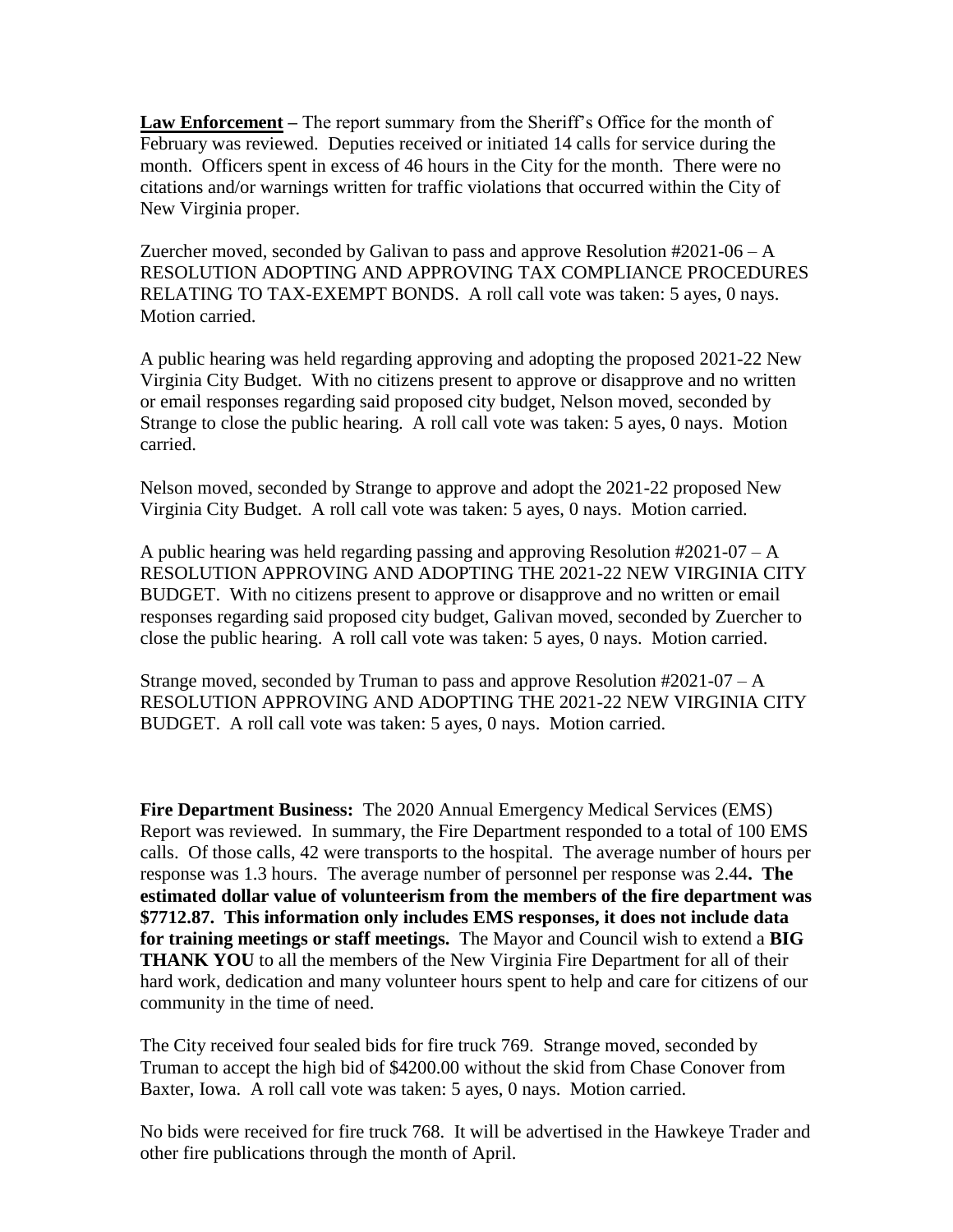The southwest fire entry door was discussed. The search for a company that sales, installs and warranties doors will continue.

Jake Zuercher discussed the placement of a culvert on Grand Ave. for a new driveway. Galivan moved, seconded by Nelson to approve the placement of a culvert for a new driveway at 603 Grand Ave. at Zuercher's expense. A roll call vote was taken: 4 ayes, 0 nays, 1 abstained from voting. Motion carried.

The Council took no action regarding a new city ordinance requiring a fence around an above ground swimming pool. Residents personal property insurance policy requirements will determine if a fence is required to enclose an above ground swimming pool.

## **GAMP FINANCIAL UPDATE**

### **March 8, 2021**

The following are the balances for the GAMP accounts: Money Market \$35404.39; Regular Account \$655.58. Our rentals/groups utilizing the building has remained the same. We are still doing extra cleaning and sanitizing processes after each use. We are still strongly suggesting all who enter wear masks and social distance. We are also asking renters to operate at the 50% capacity. Brent has installed the hand sanitizing stations in the community building. He has also placed the automated external defibrillator (AED) in the community building to be used by our citizens if the need arises.

## **NEW VIRGINIA PLAYGROUND COMMITTEE UPDATE**

The New Virginia Playground Committee met March 2, 2021 at the New Virginia Public Library. We discussed our plan for the second shelter house. This will be constructed by Mike Bethards and Dryseal Roofing. Savage Excavating will be contacted to remove the old concrete pad and sidewalk. Jennifer will work with the contractors on getting material quotes for this building. Our plan will be to start construction as soon as the weather permits as our extension will end on June 1, 2021. We would like to ask the City Council if we could be able to place a grill at the GAMP Park. After discussion with ICAP (our Insurance Company), we feel we do not have room to place three grills at the Lions Park with the proper spacing. We will also start the process of designing our new sign for the park. This will be designed by John Bortell and John Allsup. Our final item for the park will be a memorial tree in honor of Mary Bates. The group decided on a Redbud tree to be placed in an area yet to be determined. Our account balance is \$11,896.82.

### **KEEP IOWA BEAUTIFUL PROGRAM**

The account balance is \$9781.72. A kite flying activity is planned and will take place in the open area of the cemetery. The Committee is working on an Art In The Park Activity. Work is continuing on the art for the windows on the second story of the Depot Restaurant.

### **Spring Curbside Clean-Up Day will be scheduled for May 15th .**